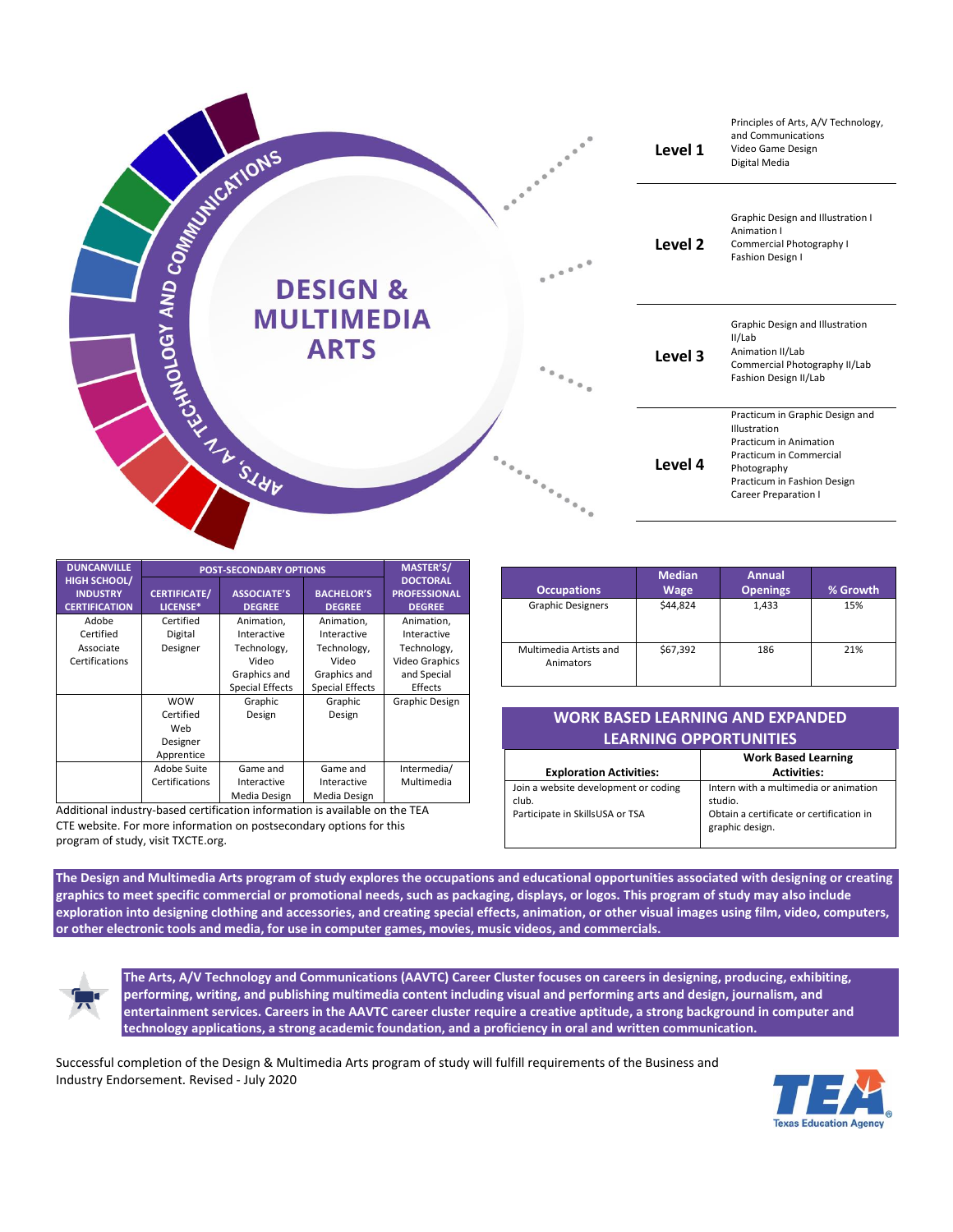## **COURSE INFORMATION**

| <b>COURSE</b><br><b>NAME</b>                                 | <b>SERVICE ID</b>                           | <b>PREREQUISITS (PREQ)</b><br><b>COREQUISITES (CREQ)</b> | <b>Grade</b> |
|--------------------------------------------------------------|---------------------------------------------|----------------------------------------------------------|--------------|
| Principles of Arts, A/V<br>Technology, and<br>Communications | 13008200 (1 credit)                         | None                                                     | 9            |
| Video Game Design                                            | 13009970 (1 credit)                         | None                                                     | $9 - 12$     |
| Digital Media                                                | 13027800 (1 credit)                         | None                                                     | $9 - 12$     |
| Graphic Design and<br>Illustration I / Lab                   | 13008800 (1 credit)<br>13008810 (2 credits) | None                                                     | $10 - 12$    |
| Animation I/Lab                                              | 13008300 (1 credit)<br>13008310 (2 credits) | None                                                     | $10 - 12$    |
| <b>Video Game Programming</b>                                | N1300994 (1 credit)                         | None                                                     | $10 - 12$    |
| <b>Commercial Photography</b><br>I/Lab                       | 13009100 (1 credit)<br>13009110 (2 credits) | None                                                     | $9 - 12$     |
| Fashion Design I/Lab                                         | 13009300 (1 credit)<br>13009310 (2 credits) | None                                                     | $10 - 12$    |
| Digital Design and Media<br>Production                       | 03580400 (1 credit)                         | None                                                     | $9 - 12$     |
| Game Programing and<br>Design                                | 03580380 (1 credit)                         | PREQ: Algebra I                                          | $9 - 12$     |
| Graphic Design and<br>Illustration II/Lab                    | 13008900 (1 credit)<br>13008910 (2 credits) | PREQ: Graphic Design and<br><b>Illustration I</b>        | $10 - 12$    |
| Animation II/Lab                                             | 13008400 (1 credit)<br>13008410 (2 credits) | PREQ: Animation I                                        | $11 - 12$    |
| <b>Advanced Video Game</b><br>Programming                    | N1300995 (1 credit)                         | None                                                     | $10 - 12$    |
| Fashion Design II/Lab                                        | 13009400 (1 credit)<br>13009410 (2 credits) | PREQ: Fashion Design I                                   | $11 - 12$    |
| <b>Digital Art and Animation</b>                             | 03580500 (1 credit)                         | None                                                     | $9 - 12$     |
| 3-D Modeling and<br>Animation                                | 03580510 (1 credit)                         | None                                                     | $9 - 12$     |
| <b>Commercial Photography</b><br>II/Lab                      | 13009200 (1 credit)<br>13009210 (2 credit)  | None                                                     | $10 - 12$    |